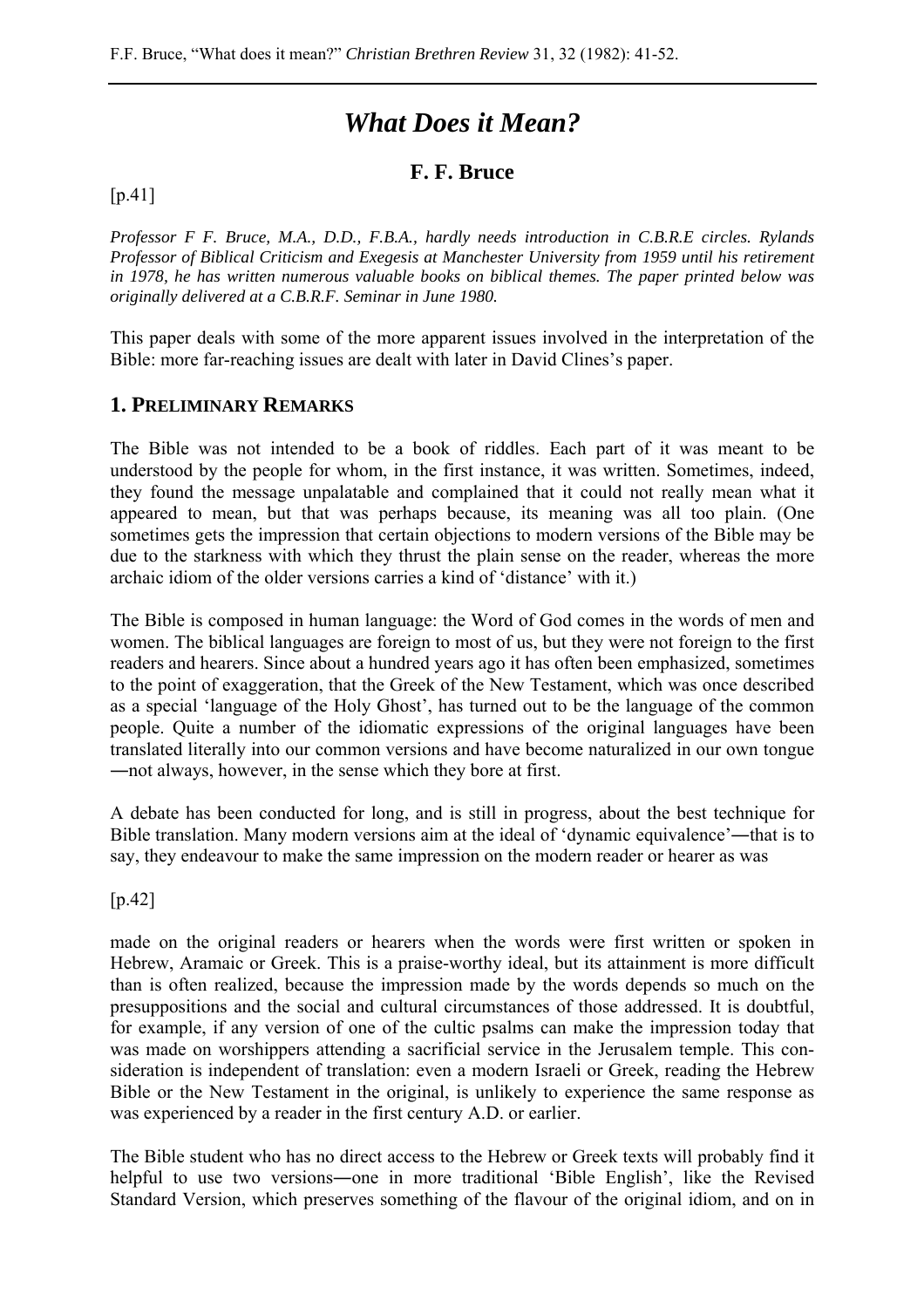more contemporary language, like the New English Bible. In this way it will be possible to sense the remoteness of the Bible's historical and cultural setting simultaneously with the immediacy of its moral and spiritual impact (Since I have Bible students in mind, rather than Bible readers in general, I say nothing here of such simplified versions as the Good News Bible or the Living Bible.)

### **2. PRIMARY AND PLENARY INTERPRETATIONS**

The question, 'What does it mean?', may be understood in more ways than one. It may imply, 'What does it mean for me, or for us, today?' Or it may imply, 'What did it mean when it was first said? What did the speaker or writer intend to convey by this, and how was it understood by those for whom it was first designed?' When we have found the answer to the last question (or set of three questions), we have found the primary interpretation. We have to do more thinking if we are to discover what it means for us today, but if its meaning for us today is to have any validity it must arise out of its primary meaning. The plenary sense of Scripture consists of its primary meaning plus whatever further meaning has been validly discerned in it by the people of God in succeeding generations. The plenary interpretation of Scripture in the church, it has been said, accrues like compound interest, but there must be a secure relationship between the compound interest and the primary deposit.

For example, the story of Jacob's encounter with the unnamed stranger at the ford of Jabbok (Genesis 32:22-32) is not all that easy to

 $[p.43]$ 

interpret even in its primary sense, but it was plainly a crucial occasion in Jacob's experience of God. We know what Charles Wesley made of the story in the twelve stanzas of his 'Wrestling Jacob'. 'The story', according to A. S. Peake, 'has been so filled with deep, spiritual significance (Charles Wesley's "Come, O thou traveller unknown" is a classic example) that it is difficult for the modern reader to think himself back into its original meaning.' But Wesley's hymn is, in fact, a superb example of plenary interpretation. If Jacob's experience taught him the lesson which Paul summed up centuries later in reference to a disability of his own—'When I am weak, then I am strong' (2 Cor. 12:10)—then Wesley got to the heart of the matter in his concluding couplet:

*And when my all of strength shall fail, I shall with the God-Man prevail.*

One specially important aspect of the plenary sense is that which a biblical passage acquires not in its own immediate context but in the context of the whole Bible. In that context we can see better the part it plays in the progress of divine revelation. This is so particularly in the application which New Testament writers give to Old Testament texts which they quote. This application cannot be allowed to obliterate the primary sense of those texts, but the primary sense may be seen to present a preliminary or limited instance of a principle which has a wider reference in the completed revelation. For instance, when Paul and Peter apply to the ingathering of the Gentiles Hosea's prophecy about 'Not-my-people' becoming 'My-people' and 'Not-pitied' becoming 'Pitied' (Hos. 2:23; Rom. 9:25, 26; 1 Pet. 2:10), we may say that a pattern of divine mercy which was first manifested in Hosea's domestic life and in the nation of Israel is re-enacted on a wider scale in the Gospel age. Or if we are perplexed at first by Matthew's application of Old Testament texts in his nativity narrative (when their original reference is to something quite different), light may dawn when we realize that he is bringing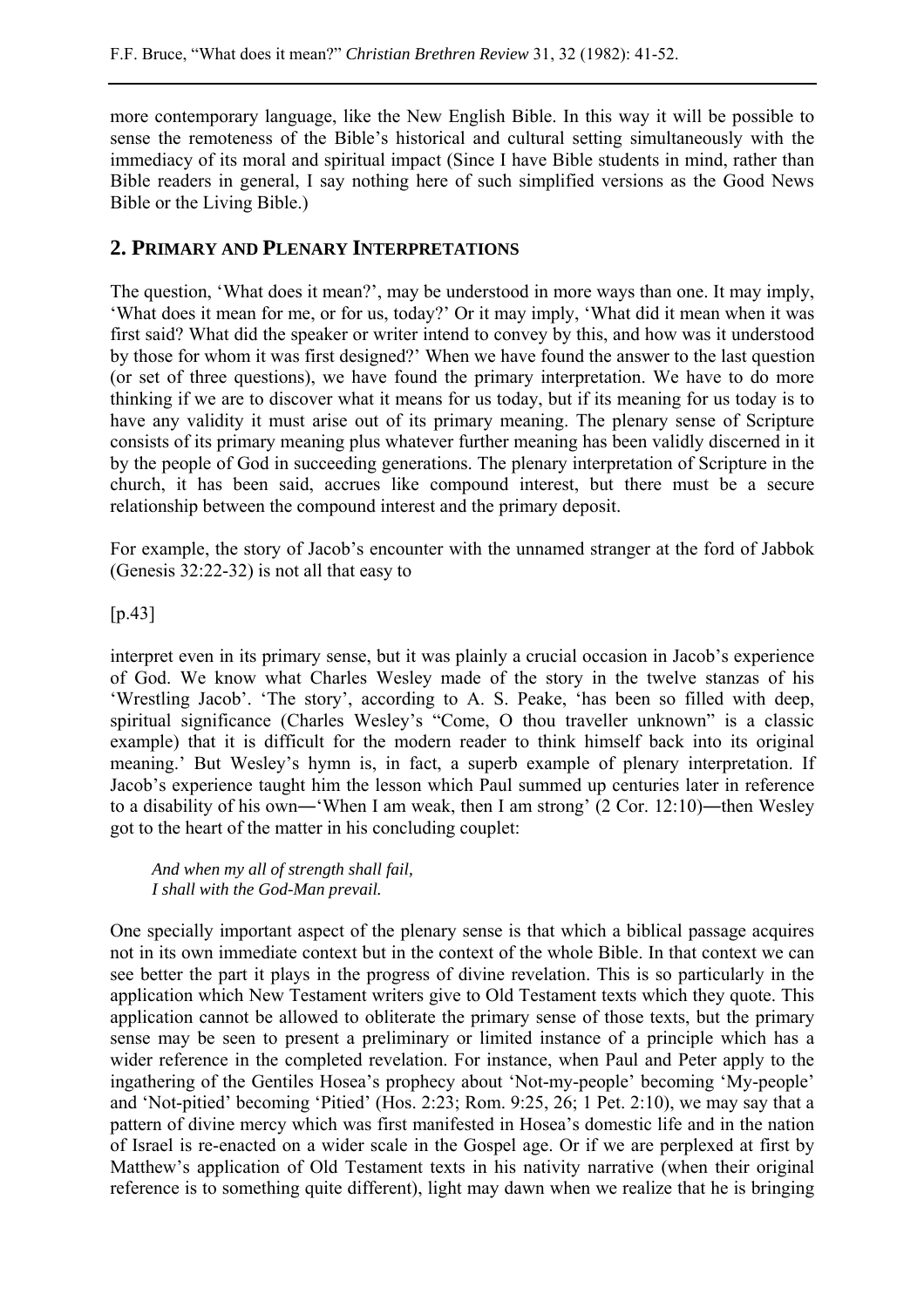out the way in which the experiences of the messianic people are recapitulated in the history of the Messiah himself. This is one of many ways in which the New Testament writers emphasize the christocentric relevance of Old Testament prophecy: 'to him bear all the prophets witness' (Acts 10:43).

### **3. HISTORICAL, GEOGRAPHICAL AND LITERARY FACTORS**

The biblical writings have come to us out of the past, and inevitably bear features which belong to their historical setting. Not only so: they

[p.44]

represent a wide chronological range; when the Gospels and epistles were being written in the Graeco-Roman world of the first century A.D., the earlier Old Testament writings, to which they frequently make reference, belonged to what for their authors and readers was the distant past. The revelation recorded in the Bible is progressive in the sense that each of its phases points on to something which lies ahead. Moreover, each of its phases reflects in some degree the cultural background against which it was given. It is anachronistic, therefore, to pass moral judgments on the people who figure in one stage of the record by the standards of a later stage. This consideration by no means solves all the 'moral problems' of the Old Testament, but it helps.

For example, when our Lord replaced the law of exact retaliation by the principle of nonretaliation, he referred to Exodus 21:23-25 ('...eye for eye, tooth for tooth...'). But no criticism is implied of the men of old by whom or to whom these words were spoken. On the contrary, when the law of exact retaliation was first laid down, it marked an ethical advance by limiting the operation of vengeance: one life, and no more, for a life; one eye, and no more, for an eye. The law of exact retaliation, as it was applied in the ancient Near East, must be assessed in the light of the unlimited blood-feud which it replaced and not in the light of the principle of non-retaliation which our Lord recommended to his own followers.

Any one who visits the Holy Land comes back with an impression of its geography and climate which proves to be very helpful in reading the Bible. 'The shadow of a great rock in a weary land' is more than a memorable figure of speech to one who has gratefully enjoyed the shade provided by such a rock in the Judaean desert. But the help given by some knowledge of the geography and climate of Bible lands is more than literary. These factors powerfully influenced religious beliefs and customs. When the Israelites were on their way to the promised land, they were told how different that land was from Egypt, which they had recently left. The fertility of Egypt depended on the annual rise of the Nile, which also determined the Egyptians' religion and whole way of life. The fertility of Canaan, on the other hand, depended on regular rainfall, and the whole rationale of Baal-worship was based on this fact. It was important therefore that the Israelites should learn as early as possible that the fertility of the land to which they were going depended not on Baal but on the God of their fathers: it was 'a land which the LORD your God cares for' (Deut. 11:10-12). They were long in learning this lesson properly: as late as Hosea's day the God of Israel had to complain that the nation 'did not know that it was I who gave her the grain, the wine and the oil' (Hos. 2:8). And if

 $[p.45]$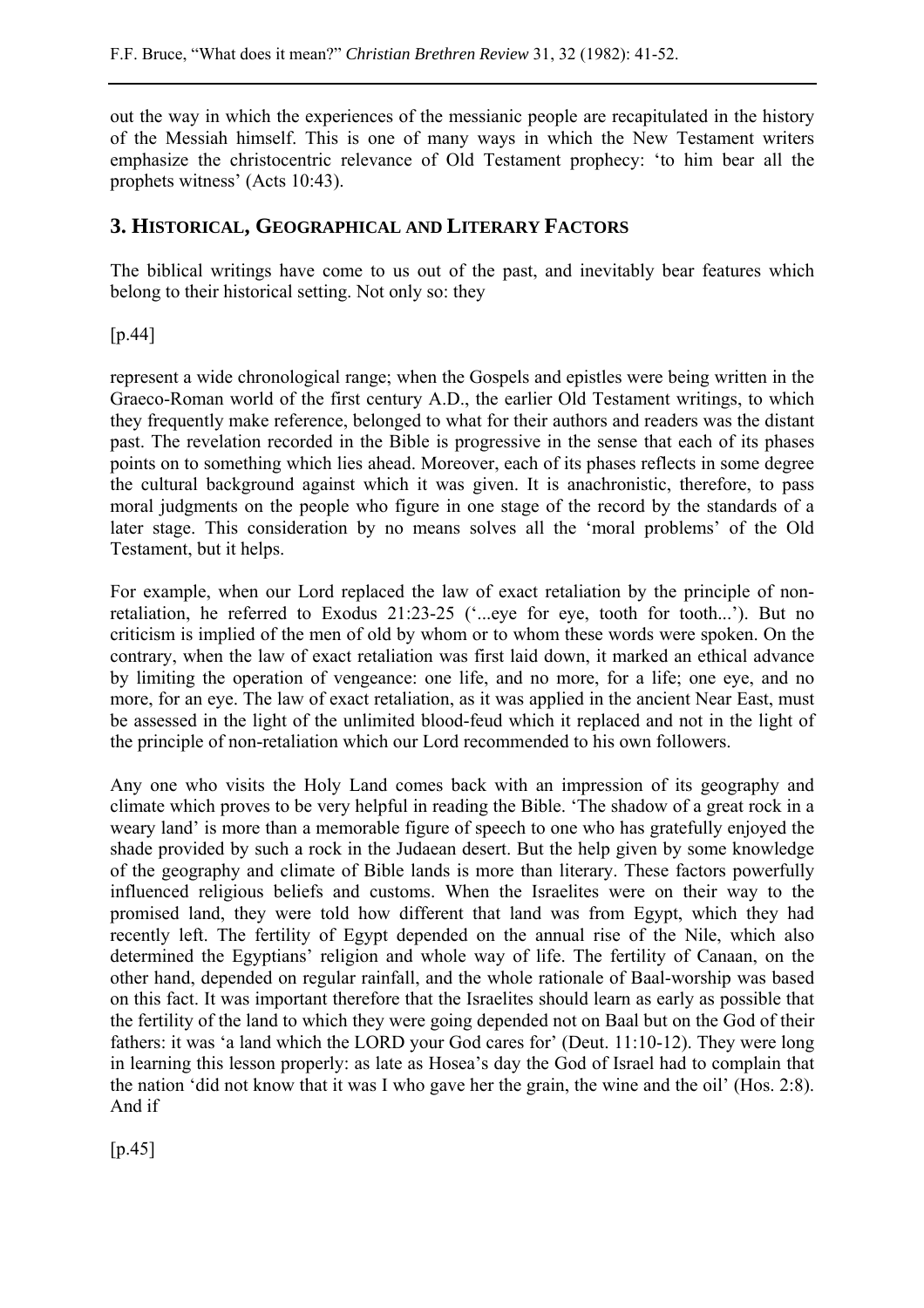we wish to understand how they found the lesson so difficult to learn, we must recognize the close relation which existed for ages between Baal-worship and the local weather patterns.

Again, to take quite a different example, there are nuances of emphasis in the seven letters to the churches in Revelation 2-3 which can be appreciated only by some acquaintance with the history and topography of the cities in which those churches were planted.

The literary features of the biblical documents come even closer to the heart of interpretation than their historical and geographical settings, important as these are. It is an elementary principle of interpretation to recognize that poetry and prose differ in their modes of expression. While most of the biblical material is in prose, much is in poetry, and not only those documents which are conventionally called the 'poetical' books. There are poems embedded here and there in the prose narrative (such as Deborah's song in Judges 5; David's dirge over Saul and Jonathan in 2 Samuel 1, his song of thanksgiving to God in 2 Samuel 22). Many of the prophetic oracles are poetical in form; so is much of the teaching of Jesus, both in the synoptic record and in the. Gospel of John. The language of poetry is more figurative than that of prose. To force a literal interpretation on the metaphors of poetry would be ludicrous in any literature; yet attempts to do this with the poetry of Scripture have been defended on the supposed ground that a literal interpretation is more honouring to God.

Biblical poetry―especially in the Old Testament, but also in the New Testament―is characterized by parallelism, a repetitive feature which serves the same kind of purpose as rhyme does in our own tradition. Parallelism may take several forms: the same thought may be repeated in different words, or a statement may be followed by its antithesis, or part of a statement may be repeated and its sense amplified or completed in the next clause. An author who, following the laws of what is called synonymous parallelism, makes a statement and then repeats it in a fresh set of words, is liable to have his meaning distorted if an interpreter insists that, because there are two different sets of words, there must therefore be two different thoughts. I have known it to be asserted that God in the days of the wilderness wanderings dealt with Moses otherwise than he did with the Israelites, on the ground that Psalm 103:7 says:

He made known his ways to Moses, his acts to the people of Israel.

No doubt God did deal with Moses in a special way, but I should infer this from a passage like Numbers 12:6-5 and not from the synonymous parallelism of Psalm 103:7. A similar failure to recognize parallelism

[p.46]

for what it is could lead to the supposition that the prophet who described the Messiah's entry into Jerusalem pictured him as riding on two animals, 'upon an ass, and upon a colt, the foal of an ass', as the A.V. of Zech. 9:9 has it, whereas the 'colt' in fact is as much synonymous with the 'ass' as 'the king's son' in Psalm 72:1 is with 'the king' in the preceding line.

In biblical literature, as in all other literature, it is important to determine the literary genre with which we are dealing and interpret it according to the interpretative principles appropriate to that genre, be it prose or poetry, praise or prayer, history, parable or story with a moral, legislation or exhortation.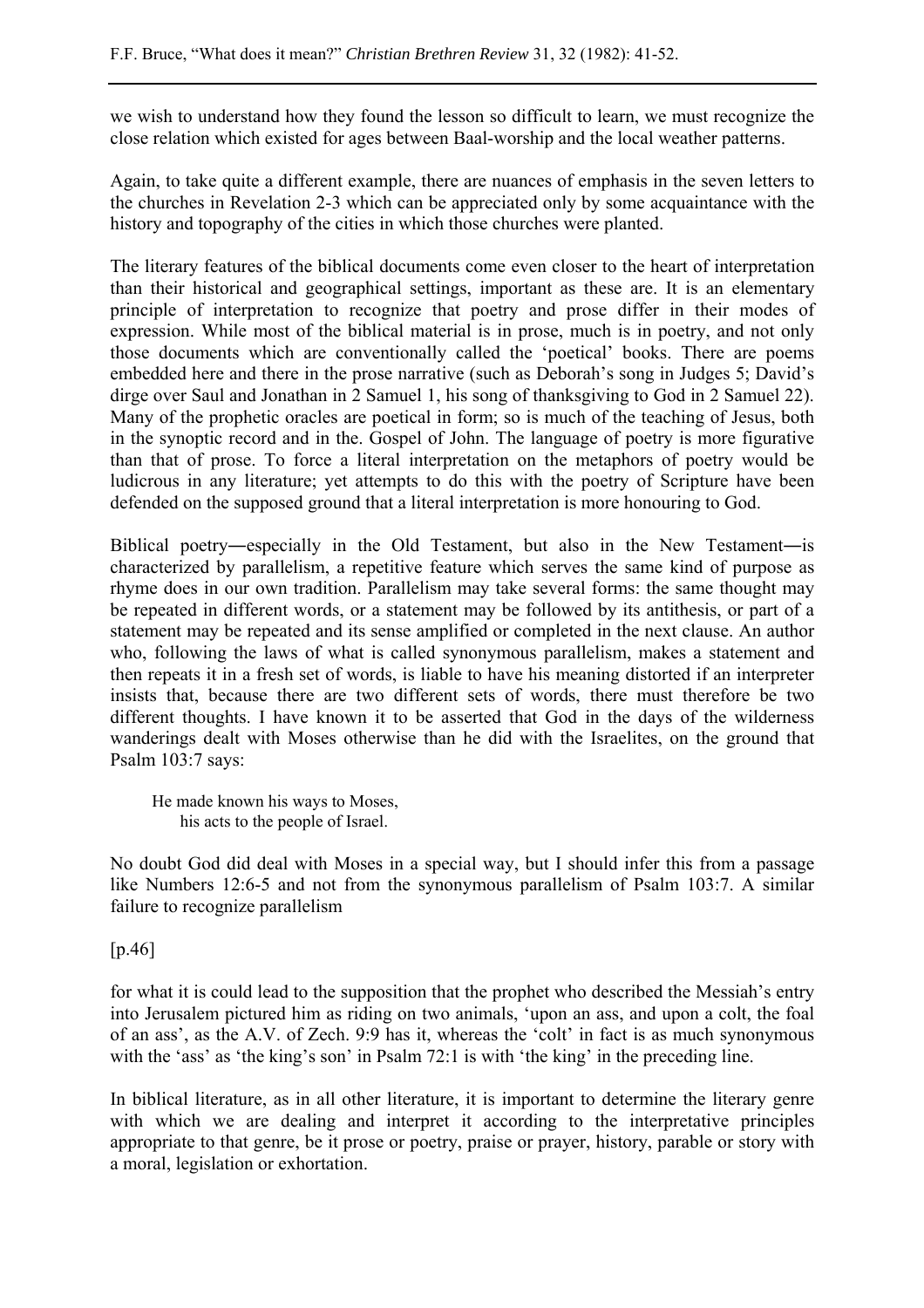## **4. PROPHETIC INTERPRETATION**

Whereas many of the literary genres in the Bibles are familiar to us in other literatures, biblical prophecy, which bulks so prominently in the Old Testament especially, is a genre that we are not likely to have met elsewhere.

Biblical prophecy may include prediction, but is by no means limited to prediction. Among the rules laid down for distinguishing a true prophet from a false one, one simple test is to wait and see if his predictions are fulfilled: 'when a prophet speaks in the name of the LORD, if the word does not come to pass or come true, that is a word which the LORD has not spoken' (Deut. 18:22). But he is not necessarily a true prophet just because 'the sign or wonder which he tells you comes to pass', if he tries to entice his hearers away from the worship of the true God: 'that prophet or that dreamer of dreams shall be put to death' (Deut. 13:1-5). When Jeremiah's predictions of doom were contradicted by more popular prophets, the only effective argument he could use to prove that their sayings were false and his were true was to invite them to wait and see whether his predictions or theirs came true. But some of Jeremiah's prophecies could not be validated in the experience of his hearers: his prophecy of the new covenant, for example, had to wait six centuries for its fulfilment (Jer. 31:31-34). And even his more immediate prophecies were not bound to be fulfilled: prophecies of doom might be averted if the people paid heed to them and amended their ways (Jer. 18:5-10). Jeremiah's prophecies of doom were not averted because his hearers did not repent, but Jonah's preaching at Nineveh had a happier outcome. Jonah was not proved a false prophet because Nineveh was not overthrown in forty days, as he had announced. Indeed, he was sure in advance that his announcement would not be fulfilled, that it would be effective in

#### [p.47]

bringing the Ninevites to repentance, and that God would pardon them. The fact that much Old Testament prophecy is morally conditioned has to be borne in mind by the interpreter: it will not do to argue that, because this or that prediction has never yet been fulfilled, it must be fulfilled in the future if God is to be true to his word.

The predictive element in biblical prophecy can be helpful in dating. A genuine prediction is to be dated earlier than the events which it foretells but not earlier than the events which it presupposes as a background. Thus, if a prophet, speaking against the background of Cyrus's meteoric rise to power, foretells his capture of Babylon, his prophecy can be dated within a few years. The dating of a document, whether prophetic or not, can be quite important for the wider task of interpreting it.

Some interpreters of prophecy have made play with the 'apotelesmatic' principle of interpretation―the principle according to which, in Francis Bacon's words, 'divine prophecies... have springing and germinant accomplishment throughout many ages, though the height or fulness of them may refer to some one age.' The 'apotelesmatic' principle is sometimes used as a device for circumventing problems raised by a lack of congruity between prediction and event, but it certainly makes a positive contribution to biblical interpretation, as may be appreciated especially when we consider the NT application of OT prophecy.

According to the consensus of NT writers, the dominant theme of the OT prophets was the forthcoming person and work of Christ. According to 1 Peter 1:10-12, the OT prophets had themselves to 'search and inquire' in order to identify the person and time indicated by the Spirit who spoke through them, when he bore witness in advance to the 'sufferings of Christ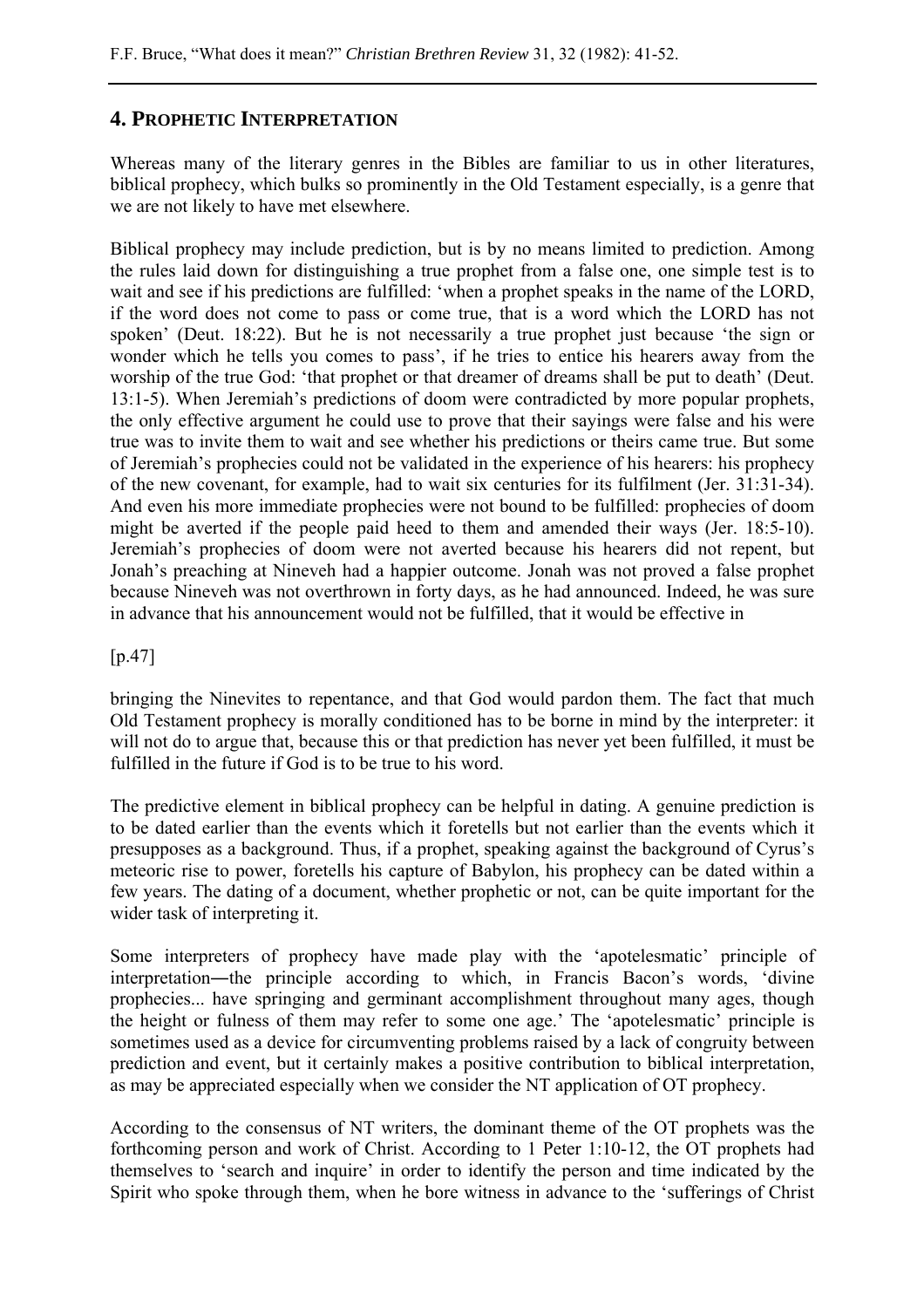and the glories to follow'. But Peter and his readers had no such need: the person, they knew, was Jesus; the time was now. To quote Peter's words from another context, over the whole Gospel story could be written the confident declaration: 'This is that which was spoken by the prophet' (Acts 2:16).

For example: the prophet like Moses whom God promises to raise up in Deut. 18:15-19 is identified with Jesus in the NT: twice explicitly (Acts 3:22, 23; 7:37) and several times by implication. We know that about the same time other circles in Israel expected the prophet like Moses to be raised up in the last days. But in the context where the promise appears no one individual. appears to be intended. There the people of Israel are told by Moses that when they settle in Canaan and wish to know what to do in unforeseen circumstances they must not imitate their neighbours and have recourse to mediums: when God wishes to make his will known to them he will raise up a prophet and

[p.48]

speak through him. It is easy for us to see how this promise, repeatedly fulfilled in the course of OT history, received its definitive fulfilment in Jesus. But when the NT speakers and writers applied the promise to him, did they make allowance for those partial and preliminary fulfilments? Perhaps they did, but we cannot be sure.

Again, when we read Isaiah 40-66 we can see how these chapters largely point forward to the events leading up to Judah's return from exile and the sequel to that return. We can see, too, how the figure of the obedient and suffering Servant depicted from time to time in the course of these chapters remained unrealized when the prophecies which form its context were fulfilled. But in the NT not only are the Servant oracles presented as fulfilled in Jesus: the whole corpus of twenty-seven chapters is interpreted not of the liberation experienced under Cyrus but of the greater liberation procured by the redemptive act of Christ. The 'voice' of Isa. 40:3 is the ministry of his forerunner John; the new heaven and new earth of Isa. 65:17 and 66:22 mark the consummation of his saving work, and all that falls between these two poles bears some relation to the Gospel: the feet upon the mountains (Isa. 52:7) belong to the preachers of the Gospel, the question of Isa. 53:1 is their comment on unresponsive hearers, especially the 'rebellious people' to whom God spreads out his hands (Isa. 65:2), whereas those who did not ask for him but now prove as ready to find him as he is to be found by them (Isa. 65:1) are the Gentiles who embrace his salvation so eagerly (Rom. 10:15, 16, 20, 21). We may say, and rightly so, that the earlier liberation foreshadowed the later one, just as the still earlier liberation of the Exodus foreshadowed it; but is there any sign that the NT writers recognized the immediate reference of Isa. 40-66 to the deliverance from Babylon and its aftermath as well as its final reference to the event and proclamation of the Gospel? Again, perhaps they did, but we cannot be sure.

We can and do, at any rate, heartily accept the Christian interpretation of OT prophecy as set forth by our Lord and the apostles. But if we see in their interpretation an example of the 'apotelesmatic' principle, let us beware of thinking that therefore we can go on to envisage further and future fulfilments of prophecies which they declared to be definitively realized in the Gospel. For instance, if Peter on the day of Pentecost told his hearers that the outpouring of the Spirit the effects of which they witnessed was the outpouring spoken of in Joel 2:28-32, we are not justified in arguing that a fuller realization of that prophecy is yet to be experienced. True, the Spirit was not poured out literally on 'all flesh' on that one day, but that day saw the beginning of an outpouring which is still going on and increasing and will continue so to do until the promise is totally fulfilled. Strictly speaking, there was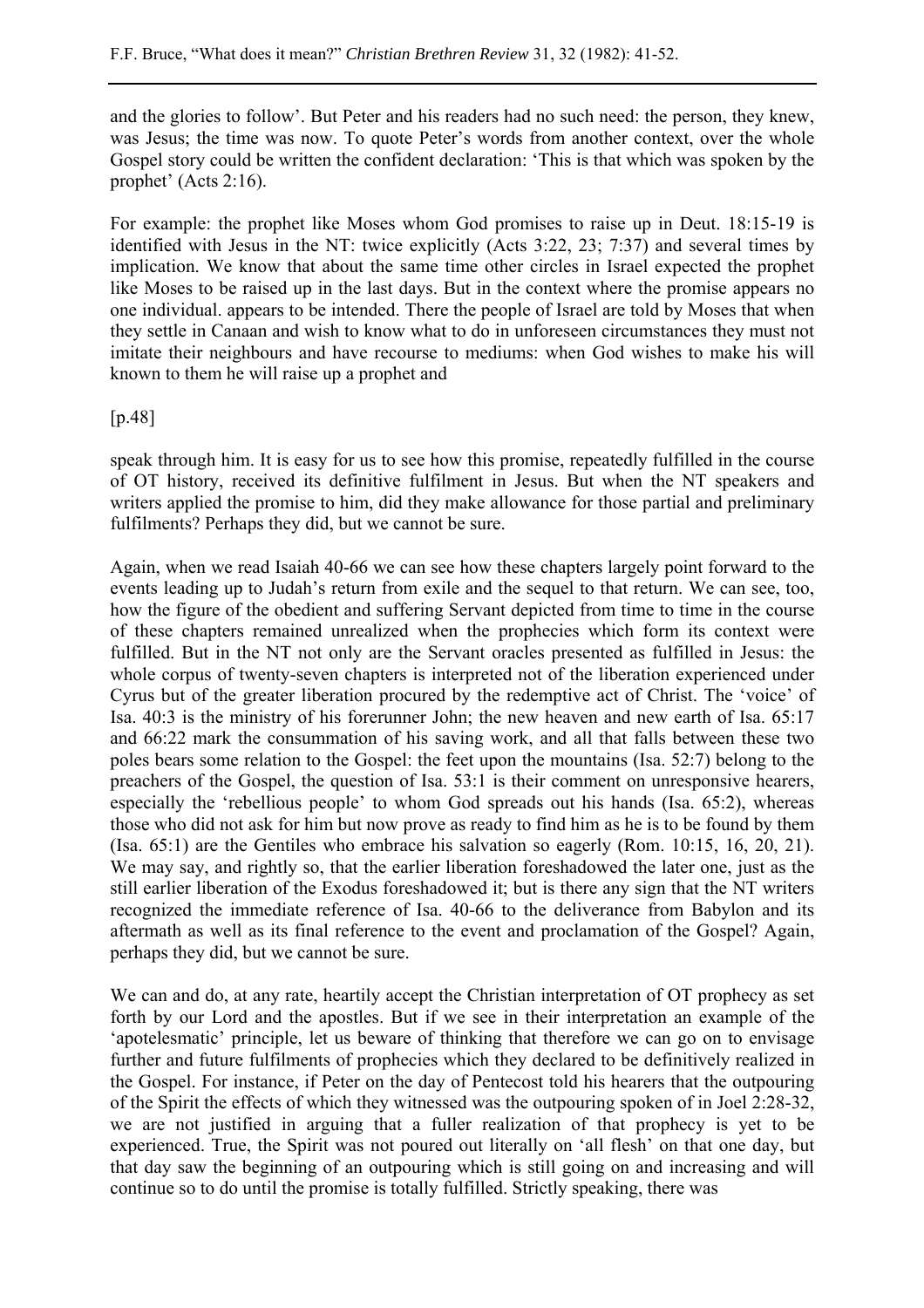[p.49]

only one Pentecost just as there was only one Good Friday and only one Easter Day; but we live for ever in the good of the acts of God associated with these unrepeatable days.

As has been said above, the NT interpretation of the OT is a special form of plenary interpretation, but there is a basic analogy between the plenary interpretation and the primary interpretation. The primary interpretation foreshadows the plenary; the plenary interpretation reflects the primary.

## **5. APOCALYPTIC LITERATURE**

Apocalyptic literature is a special development of prophecy. As its name indicates, it is devoted to the 'unveiling' of things normally hidden from human knowledge, like the mysteries of outer space or, as in the canonical apocalypses, the mysteries of future time. The principal examples of apocalyptic in the Bible are the visions in the book of Daniel and the NT Revelation to John―the Greek title of which (*apokalypsis*) has given its name to the whole genre.

In both these biblical apocalypses the events of the future are already recorded in a heavenly book, the contents of which are made known, in one way or another, to the seer, who in turn discloses them to his readers. Thus the interpreting angel, about to give Daniel the forecast of things to come contained in Dan. 11:2-12:4, says to him, 'I will tell you what is inscribed in the book of truth' (Dan. 10:21): and 'the revelation of Jesus Christ' is given to him by God in the form of a seven-sealed scroll, the contents of which are imparted to his people through 'his servant John' (Rev. 1:1; 5:7).

Apocalyptic literature makes lavish use of symbolism, which is sometimes accompanied by an explanation and sometimes not. Even when it is accompanied by an explanation, we find ourselves at this time of day asking what the explanation means: one may think, for instance, of the various interpretations of the explanation of the beast's seven heads and ten horns in Rev. 17:7-14. The Revelation to John, in particular, has been described as a 'rebirth of images'; images from primaeval times (like the dragon, the woman and the man-child of chapter 12) are revived in it and given a fresh significance in keeping with the purpose of the work. This imagery is sometimes so foreign to our way of thinking that its elucidation calls for patient study. Sometimes the meaning of a symbol may be lost beyond recall. Many, but not all, of the symbols are taken over from pictorial OT language. But patient study will yield its reward if it is kept in mind that the purpose of the book is to affirm the triumph of Christ, in his own person and in

[p.50]

his people. In a day when the defeat and obliteration of Christianity seemed certain, John's readers are encouraged to believe that the victory of the Lamb, which has already been won, is the guarantee of the victory of his hard-pressed followers, and that their victory will be won, as his was, 'by the blood of the Lamb and by the word of their testimony' (Rev. 12:11).

### **6. TYPOLOGY AND ALLEGORY**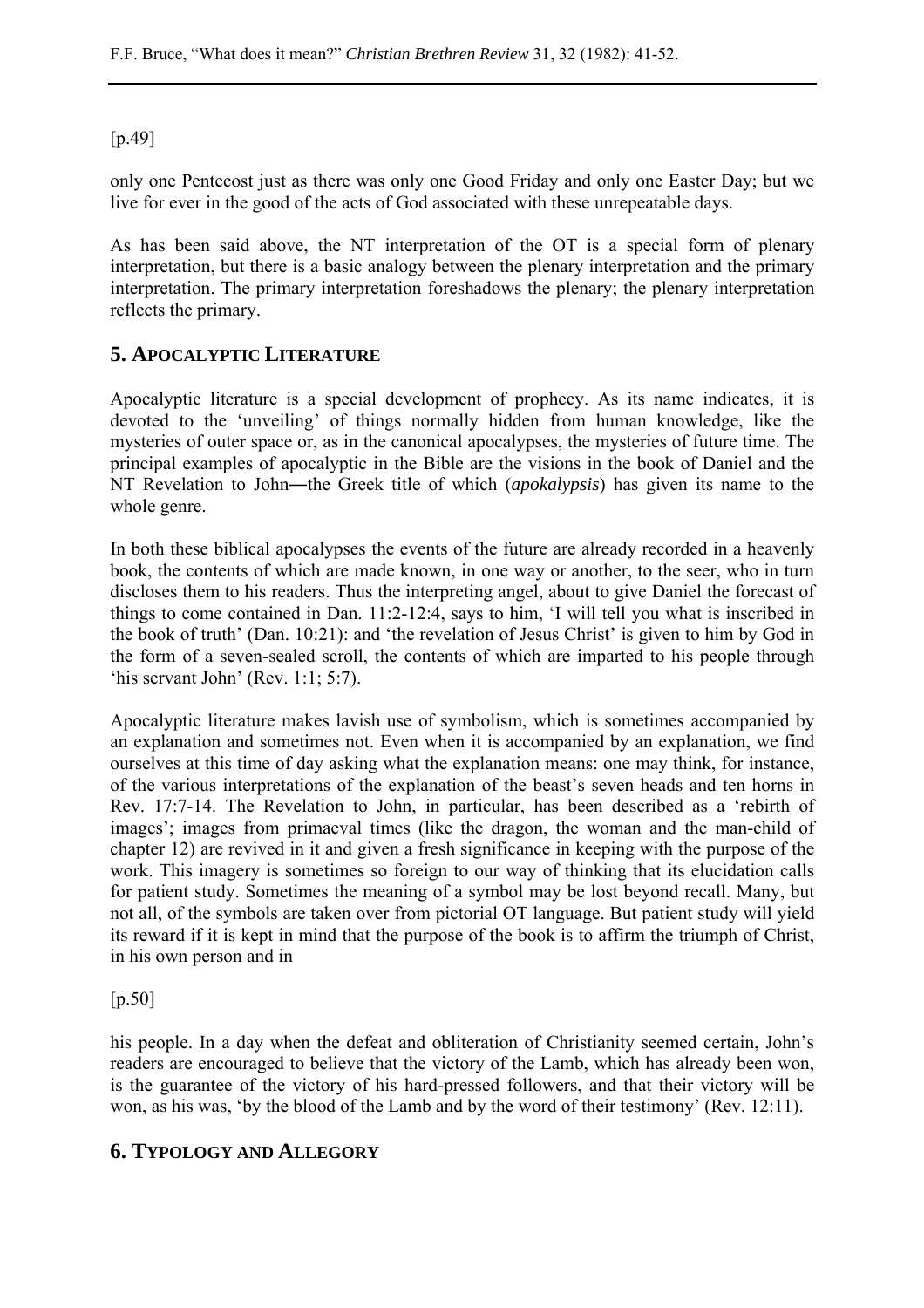Typology involves the recognition of recurring patterns in the course of biblical history—patterns of divine action and patterns of human response. The outstanding instance of typology in the biblical narrative is provided by the account of the Exodus and accompanying events. As an archetypal example of divine deliverance the Exodus supplied a form of language and symbolism which was applied centuries later to the release of the exiles from Babylon, and centuries later still to the redemption accomplished by Christ. As at the Exodus God made 'the depths of the sea a way for the redeemed to pass over', so the exiles in Babylon are assured that 'the ransomed of the LORD shall return and come to Zion with singing' (Isa. 51:10, 11). So too in the NT Christians are reminded that, because 'Christ, our paschal lamb, has been sacrificed', they should have done with 'the leaven of malice and evil' and keep festival 'with the unleavened bread of sincerity and truth' (1 Cor. 5:7, 8). There is a noteworthy passage in 1 Cor. 10:1-11 where the Israelites' passing through the Red Sea and feeding in the wilderness on bread from heaven and water from the Rock are viewed as anticipations of Christian baptism and the Lord's Supper―sacred experiences which nevertheless will no more protect Christians against divine judgment if they indulge in wrongdoing than the Israelites were protected against it when they were disobedient during the wilderness wanderings. Of their wilderness experiences Paul says that they happened to them 'typically'―that is, as a warning―and he adds that 'they were written down for our instruction' (v.11). That this application of the wilderness narrative was common to early Christian teachers and not peculiar to Paul is evident from Heb. 3:7-4:11 and Jude 5.

To accept typology like this, which is part of the text of Scripture, is one thing; to search for typological analogies without setting sober criteria for their recognition is quite another.

Much that is commonly called typology is really allegory (and it may be noted in passing that when Paul in Gal. 4:21-31 attaches an 'allegorical' lesson to the story of Hagar and Sarah, he means by 'allegory'

 $[p.51]$ 

what we understand by 'typology'). There are some passages in the Bible that are self evidently allegorical in intention―one thing is said, but another is meant. When Ezekiel (17:2-10) describes the great eagle that broke off the topmost shoot of the cedar of Lebanon, he really refers to Nebuchadnezzar of Babylon, carrying King Jehoiachin into captivity; when later (19:2-9) he describes a lioness and her whelps, he really refers to the royal family of Judah. It would be wise to restrict the allegorical interpretation of Scripture to passages which are clearly intended to be interpreted thus. It is unwise to extend it to the historical narratives of the OT, to the details of the levitical cultus, or even (as has been done) to the record of Paul's voyage and shipwreck in Acts 27. When one comes across an allegorization of the book of Esther in which Esther represents the church, Ahasuerus represents our Lord and Mordecai represents the Holy Spirit, it is necessary to protest that even in allegory there should be some moral affinity between picture and reality. Or when one is asked who is meant by the 'nearer kinsman' of Ruth 3:12, it is assumed by the questioner that the whole story is to be allegorized, and he is shocked if he is asked in return why the 'nearer kinsman' should stand for any one other than himself. The best advice that can be given to those about to engage in allegorical interpretation of Scripture is: 'Don't!'

#### **7. INTERPRETATIVE FRAMEWORK**

Many students of Scripture have felt the need of some organizing principle by which the greater part, if not the whole, of the biblical material can be classified and brought into some